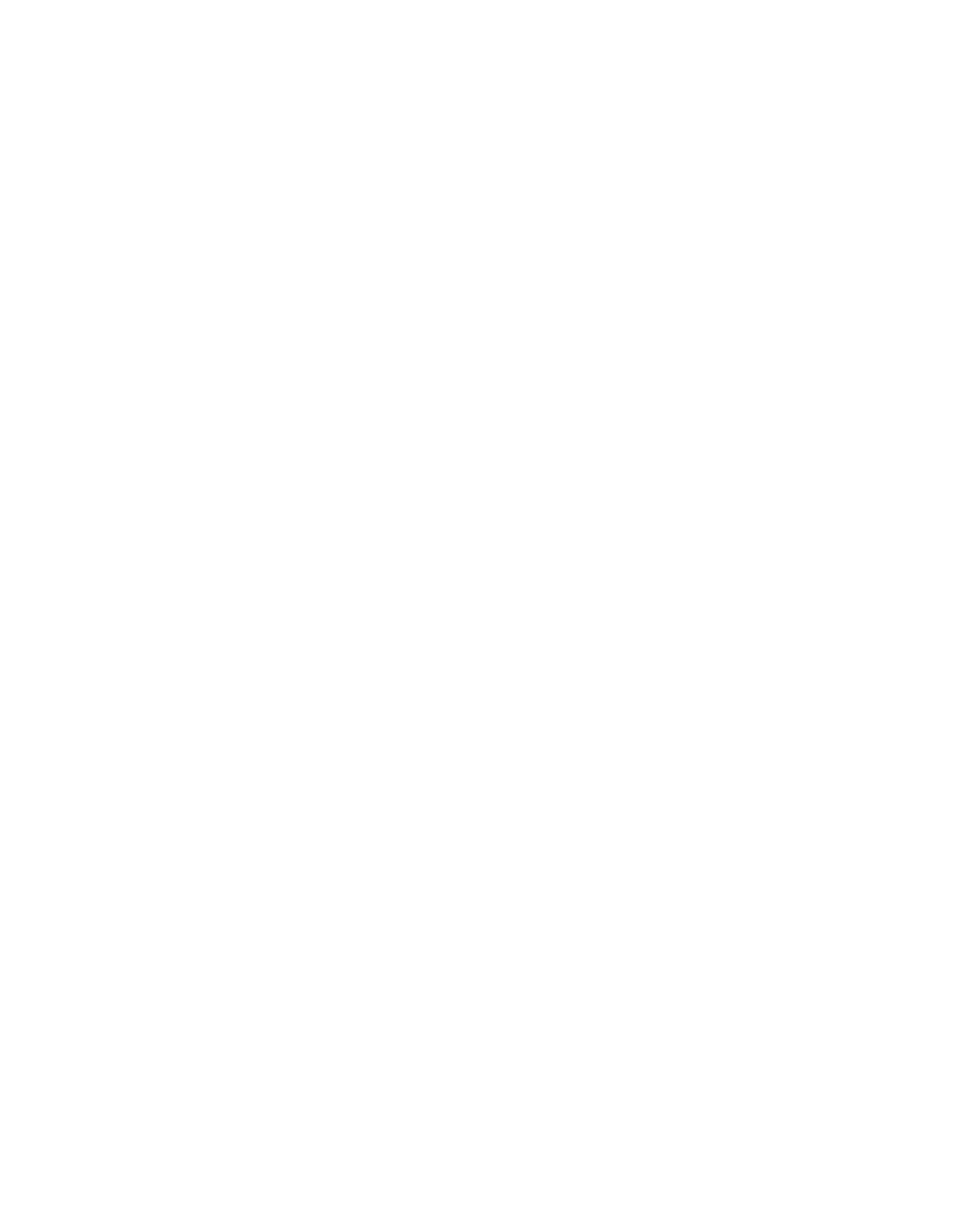### **PART 1**

## **POLITICAL CANDIDATE SIGNS**

#### **§19-101. Purpose.**

This Part pertains specifically to the display of political candidate signs throughout the Township of East Rockhill. Its purpose is to control the placing of such signs so that property is not defaced and to insure their removal after a reasonable period. The word "sign," in addition to its inherent meaning, includes, as it pertains to this Part, placard, poster, label or sticker.

(Ord. 58, 8/14/1978)

## **§19-102. Permit Required.**

No political candidate sign shall be posted in the Township without a permit for such posting being obtained from the Township Secretary. Application shall be on a form provided by the Township and shall be accompanied by an escrow deposit of \$200 for every 100 signs or fraction thereof. Deposit will be returned to applicant after it has been determined by the Township Secretary, or other appropriate Township authority, that the provisions of this Part have been met or that corrective action has been taken with regard to violations.

(Ord. 58, 8/14/1978)

#### **§19-103. Regulations.**

No political candidate sign shall be affixed to any public property including, but not confined to, speed signs, street signs, stop signs or directional signs. No political candidate sign shall be posted more than 30 days prior to an election. All signs so posted shall be removed not more than 30 days following an election.

(Ord. 58, 8/14/1978)

#### **§19-104. Penalties.**

Any person, firm or corporation who shall violate any provision of this Part, upon conviction thereof in an action brought before a district justice in the manner provided for the enforcement of summary offenses under the Pennsylvania Rules of Criminal Procedure, shall be sentenced to pay a fine of not more than \$1,000 plus costs and, in default of payment of said fine and costs, to a term of imprisonment not to exceed 90 days. Each day that a violation of this Part continues or each Section of this Part which shall be found to have been violated shall constitute a separate offense.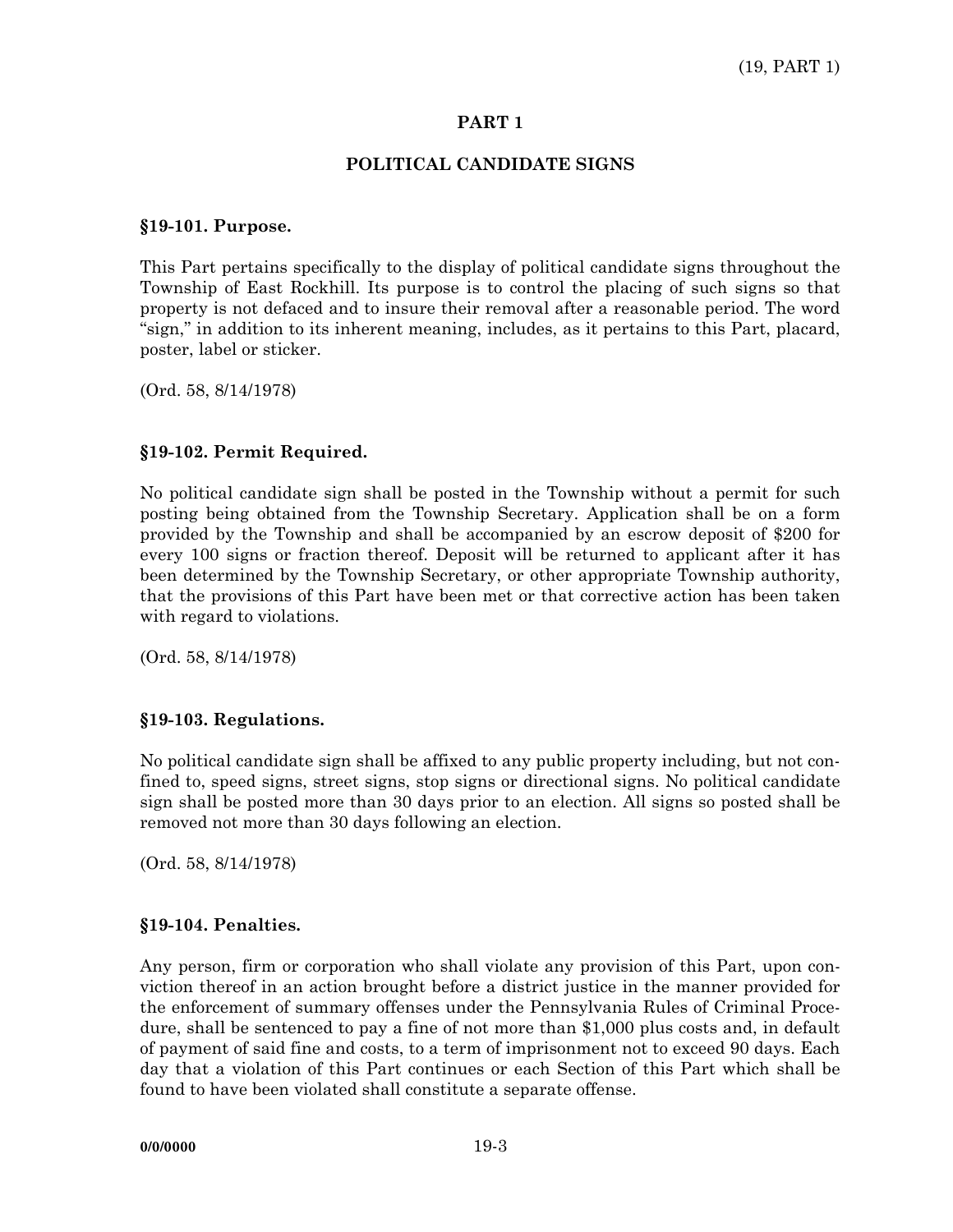SIGNS AND BILLBOARDS

(Ord. 58, 8/14/1978; as amended by Ord. 192, 4/18/2000)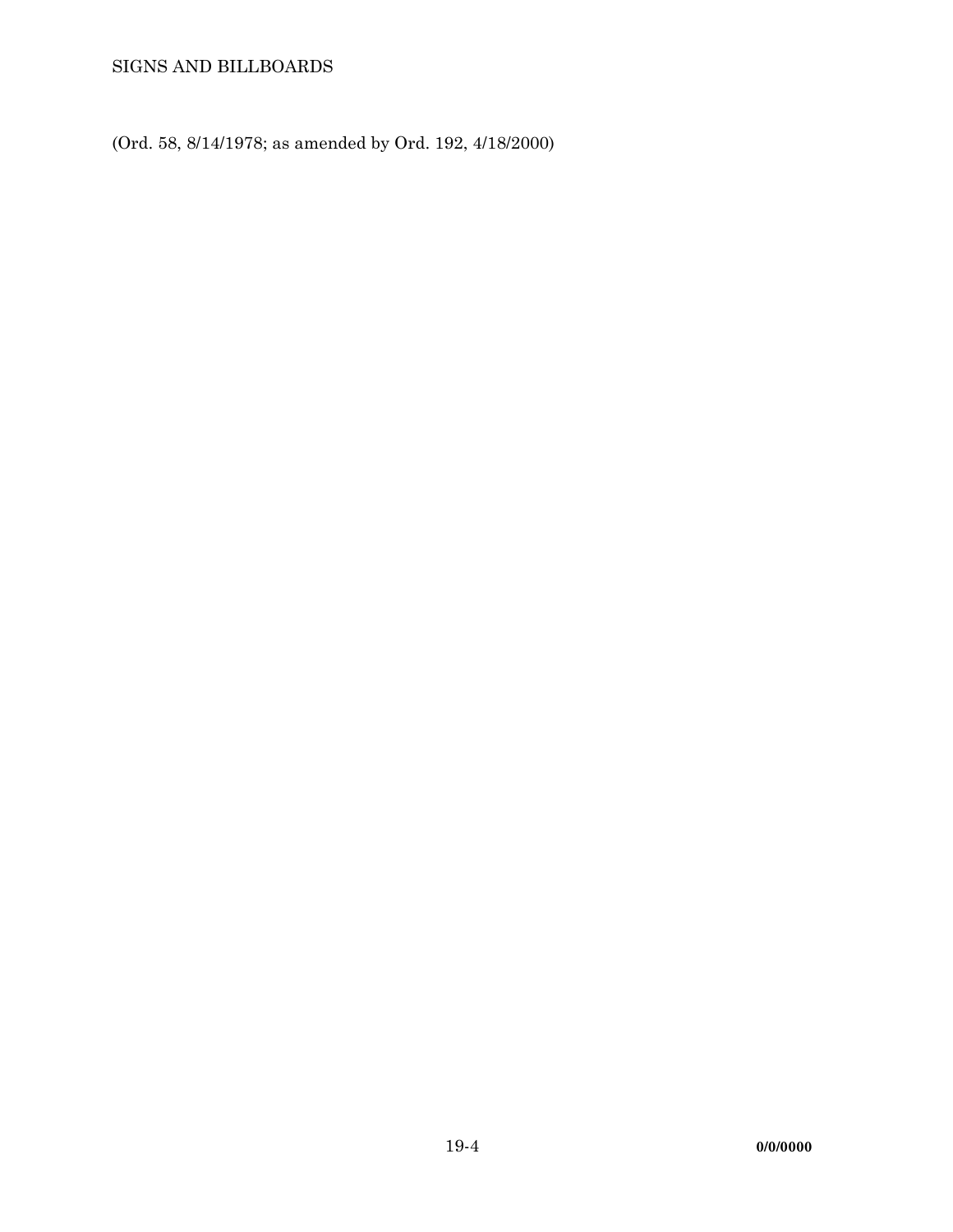### **PART 2**

## **BANNERS OVER PUBLIC ROADWAYS**

### **§19-201. Application.**

The provisions of this Part shall apply to all overhead signs and banners in East Rockhill Township and duly issued permits shall constitute the inclusion of the permitted sign under the provisions of this Part.

(Res. 98-11, 6/16/1998)

#### **§19-202. Permits.**

Permits for overhead signs and banners shall be issued by the Township Zoning Officer only in accord with this Part and all applicable zoning requirements.

(Res. 98-11, 6/16/1998)

#### **§19-203. Compliance.**

Overhead signs and banners shall conform to the following, and permits for such signs shall include the information necessary to document compliance with the same:

- A. Location. SR number and segment/offset.
- B. Vertical Clearance Above the Roadway. Minimum of 17 feet and six inches.
- C. Size of Banner. As specified on permit, not to exceed 80 square feet.
- D. Description of Activity. Must constitute a national, state, regional, or local function or nonprofit activity sponsored by a political subdivision, or agency thereof or nonprofit organization recognized by the Commonwealth of Pennsylvania.
- E. Message. No more than 20% of the message shall relate to naming or advertising a commercial product, enterprise, business or company regardless of whether such entity is sponsoring the activity or banner installation.
- F. Duration of Display; Approximate Dates of Installation or Removal. Not to exceed 21 days.
- G. The banner will be removed within five days or less from the ending date of the event for which the banner was displayed.